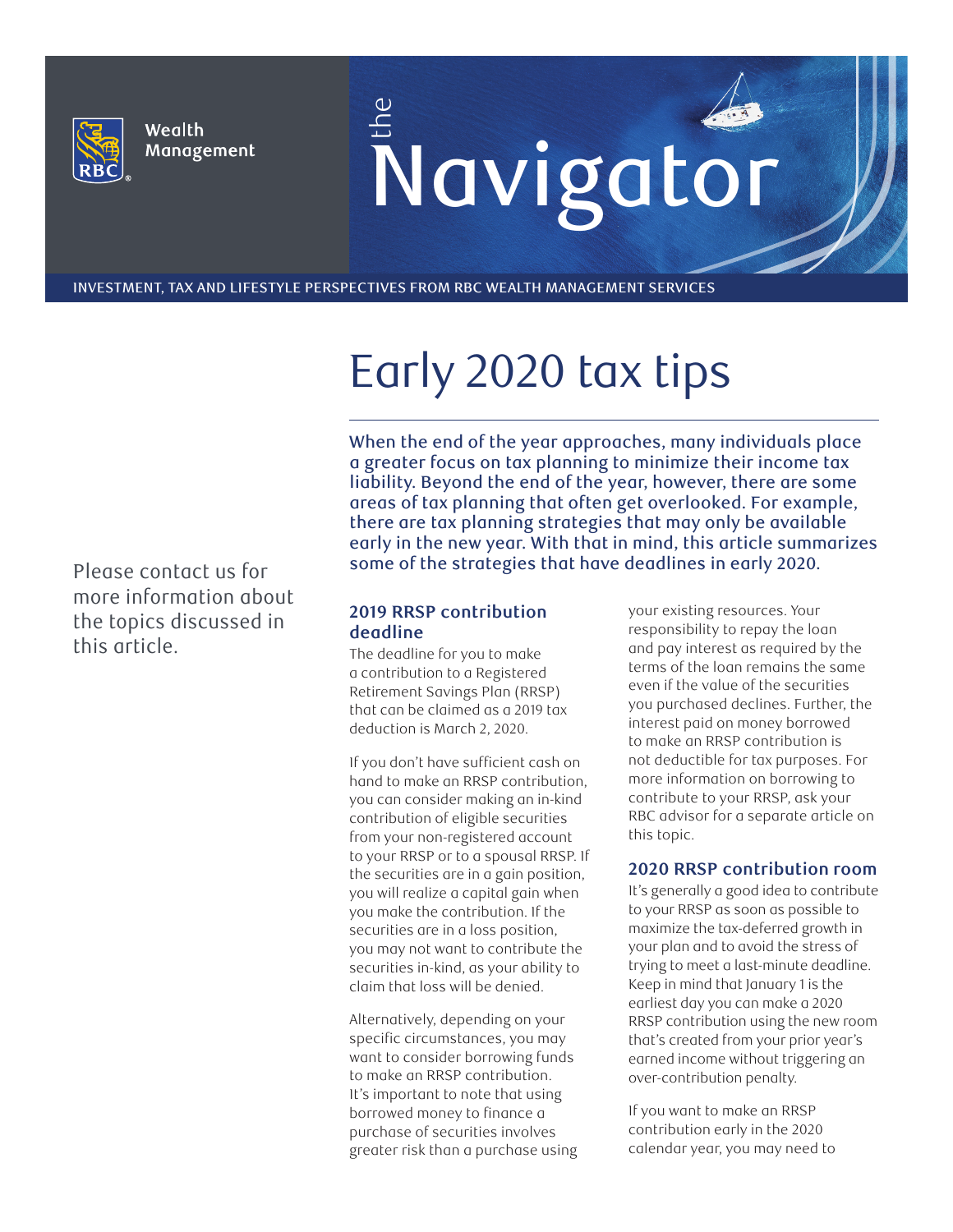estimate your 2020 RRSP deduction limit. This is because you may not have received your 2019 notice of assessment (NOA), which provides a statement of your 2020 RRSP deduction limit. To estimate your 2020 RRSP deduction limit, take 18% of your previous year's (2019) earned income up to the RRSP dollar limit of \$27,230 for 2020, and subtract any 2019 pension adjustment.

If you're unsure of your earned income for 2019 or the results of your calculation, consider waiting until you receive your 2019 NOA from the Canada Revenue Agency (CRA) before making an RRSP contribution for 2020.

## **Tax-Free Savings Account (TFSA)**

Consider making a contribution to your TFSA early in the 2020 calendar year to maximize the tax-free growth in your plan. The TFSA contribution limit (per year) was as follows:

- \$5,000 for the years 2009 to 2012;
- \$5,500 for 2013 and 2014;
- \$10,000 for 2015;
- \$5,500 for 2016, 2017 and 2018; and
- $\cdot$  \$6,000 for 2019 and 2020.

If you've been eligible to open a TFSA since 2009 and have not yet contributed to one, your contribution limit would be \$69,500 as of January 1, 2020.

If you didn't use your contribution room in a previous year, the unused room is carried forward indefinitely. In addition, if you withdrew an amount from your TFSA (that's not a withdrawal of excess TFSA contributions) in 2019, you can re-contribute this amount to your TFSA as of January 1, 2020. Any prior-year withdrawal (that's not a withdrawal of excess TFSA contributions) is added back to your TFSA contribution room for the following year. Be extra careful when calculating your room when recontributing to your TFSA, as the CRA can charge penalties for over-contributions.

If you don't have sufficient cash on hand to make a TFSA contribution, consider making an in-kind contribution of eligible securities from your non-registered account to your TFSA. As with RRSPs, if you contribute securities that are in a loss position, you won't be able to use the loss to offset your capital gains. If the securities are in a gain position, you will realize the gain for tax purposes in the year of contribution.

## **Family income-splitting loans**

A potential way to split income with family members involves setting up a prescribed rate loan with your spouse, adult family members or minor children through a family trust. If you've previously set up a prescribed rate Consider making a contribution to your TFSA early in the 2020 calendar year to maximize the tax-free growth in your plan.

loan, it's critical that the annual interest on the loan be paid on or before January 30, 2020. The borrower, whether they are your spouse, your other family members or a family trust, should issue a payment from their account to yours. A cashed cheque may provide evidence that the interest was paid and received by you.

If you miss the January 30 deadline, attribution may apply to the income earned on the borrowed funds for the 2019 taxation year and all future years that the loan is in place. This would defeat the purpose of setting up this type of income-splitting strategy, since the income and/or capital gains may be attributed to you and taxed in your hands.

## **Eligible retiring allowance**

If you received a retiring allowance in 2019, you have until March 2, 2020, to transfer the eligible portion to your own RRSP without affecting your RRSP contribution room. This transfer will allow you to defer taxation on the eligible retiring allowance received until it's withdrawn from your RRSP in the future. Keep in mind that your eligible retiring allowance can't be transferred to a spousal RRSP.

Unlike regular unused RRSP deduction room that you can carry forward each year, if you don't transfer your eligible retiring allowance by March 2, 2020, you will lose the opportunity to do so forever. That said, if your eligible retiring allowance is paid to you over two years, for example in 2019 and 2020, you will still be able to transfer the portion received in 2020 to your RRSP any time in 2020 or early in 2021.

## **Locked-in plan conversion**

If you have a locked-in plan such as a locked-in retirement account (LIRA) or a locked-in RRSP and are planning to convert it to a life income fund (LIF) or restricted life income fund (RLIF) in 2020, you may want to consider doing so in January 2020, rather than later in the year. This is because the maximum payment available in the first year of the plan may be prorated based on the months remaining in the current year, with any part month being equal to a full month, depending on which jurisdiction governs your locked-in plan. As such, converting to a LIF or an RLIF in the first month of the year may allow you to ultimately withdraw more funds for that first year.

Note that in the calendar year when the locked-in plan is converted to a LIF or an RLIF, there's no minimum payment that must be withdrawn.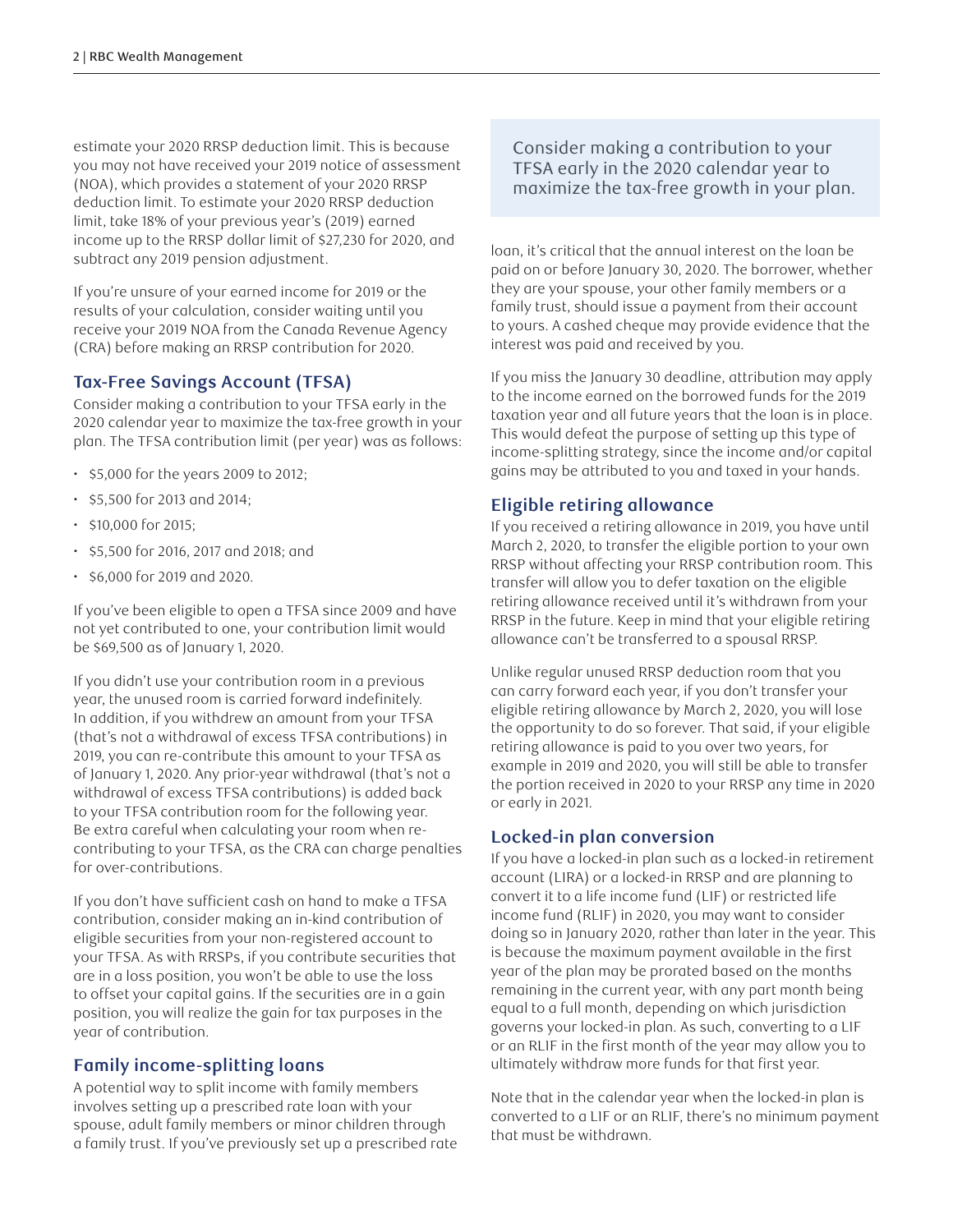# **Fixed income securities**

When you're thinking about purchasing compound interest securities, such as T-Bills or strip bonds, in a non-registered account, consider ones with a January maturity date to maximize the tax deferral on interest accruals. Even though you only receive the proceeds when you sell the security or the security matures, the Canadian tax rules require you to report the accrued interest annually based on the anniversary date of the security. The anniversary date is every calendar year on the day before the issue date. For example, a strip coupon issued on January 16, 2020, has its first anniversary on January 15, 2021.

Assume you purchase that strip coupon on January 16, 2020, with a January 16, 2022 maturity date. You're required to report the accrued interest from January 16, 2020, to January 15, 2021, on your 2021 income tax return. Since you purchased the fixed income instrument after the anniversary date, you have no interest to report in 2020, the year of purchase.

Ensure that the tax advantages of timing your nonregistered account fixed income purchases do not override the investment merits of the fixed income instrument.

## **Mutual fund purchases**

When you purchase a mutual fund partway through the year, the purchase price includes any accumulated income and gains that have not yet been distributed. When the fund makes a distribution, the distribution includes these accumulated earnings and is fully taxable even though you purchased the accumulated earnings with your aftertax dollars. One way to avoid receiving this distribution is to purchase the fund after the distribution date. If you delayed purchasing mutual funds last year to avoid the year-end distributions, consider purchasing mutual funds early in the new year. Review your portfolio with your RBC advisor to determine if the mutual fund purchase makes sense for you.

#### **Business owners**

#### Paying a bonus

If your corporation declared a bonus in 2019, remember to pay that bonus before 180 days after the corporation's year-end. Canadian tax rules allow a corporation to deduct a bonus declared to an employee on the corporation's previous year's tax return, as long as the bonus is paid before 180 days after the corporation's year-end.

#### T4 filing deadlines for employers

If you have employees in your business or you employ a nanny or babysitter, you must file the appropriate T4 forms with the CRA by March 2, 2020. A copy of the T4 slip must also be delivered or mailed to your employee(s) by

If you have employees in your business or you employ a nanny or babysitter, you must file the appropriate T4 forms with the CRA by March 2, 2020.

this date. If you, as an employer, fail to file the appropriate T4 forms to the CRA by this deadline, you may be subject to penalties.

#### Sale of private company shares

You may have disposed of "qualified small business corporation" shares in 2019 and realized capital gains that cannot be fully exempt under the \$866,912 (2019 threshold) lifetime capital gains exemption. If this is the case, you may be able to defer all or some portion of the taxable capital gains if you reinvest the proceeds in a new eligible small business corporation any time in the year of disposition or within 120 days after the end of that year. As these deferral rules are complex, it's crucial to consult with a qualified tax advisor if you intend to explore this option.

#### Deadline for corporate taxes

Generally, corporate taxes are due within two months after the corporation's year-end. If your corporation's year-end is December 31, 2019, you'll need to pay the remainder of the tax your company owes by March 2, 2020. The corporate taxes can be due within three months after the corporation's year-end (e.g. March 31, 2020, for those with a December 31, 2019 year-end) in certain circumstances.

## **Conclusion**

This article covers some common tax planning strategies and reminders that you may want to consider early in the new year. For more information on any of these topics, please speak with your RBC advisor or a qualified tax advisor.

*This article may contain several strategies, not all of which will apply to your particular financial circumstances. The information in this article is not intended to provide legal, tax or insurance advice. To ensure that your own circumstances have been properly considered and that action is taken based on the latest information available, you should obtain professional advice from a qualified tax, legal and/or insurance advisor before acting on any of the information in this article.*